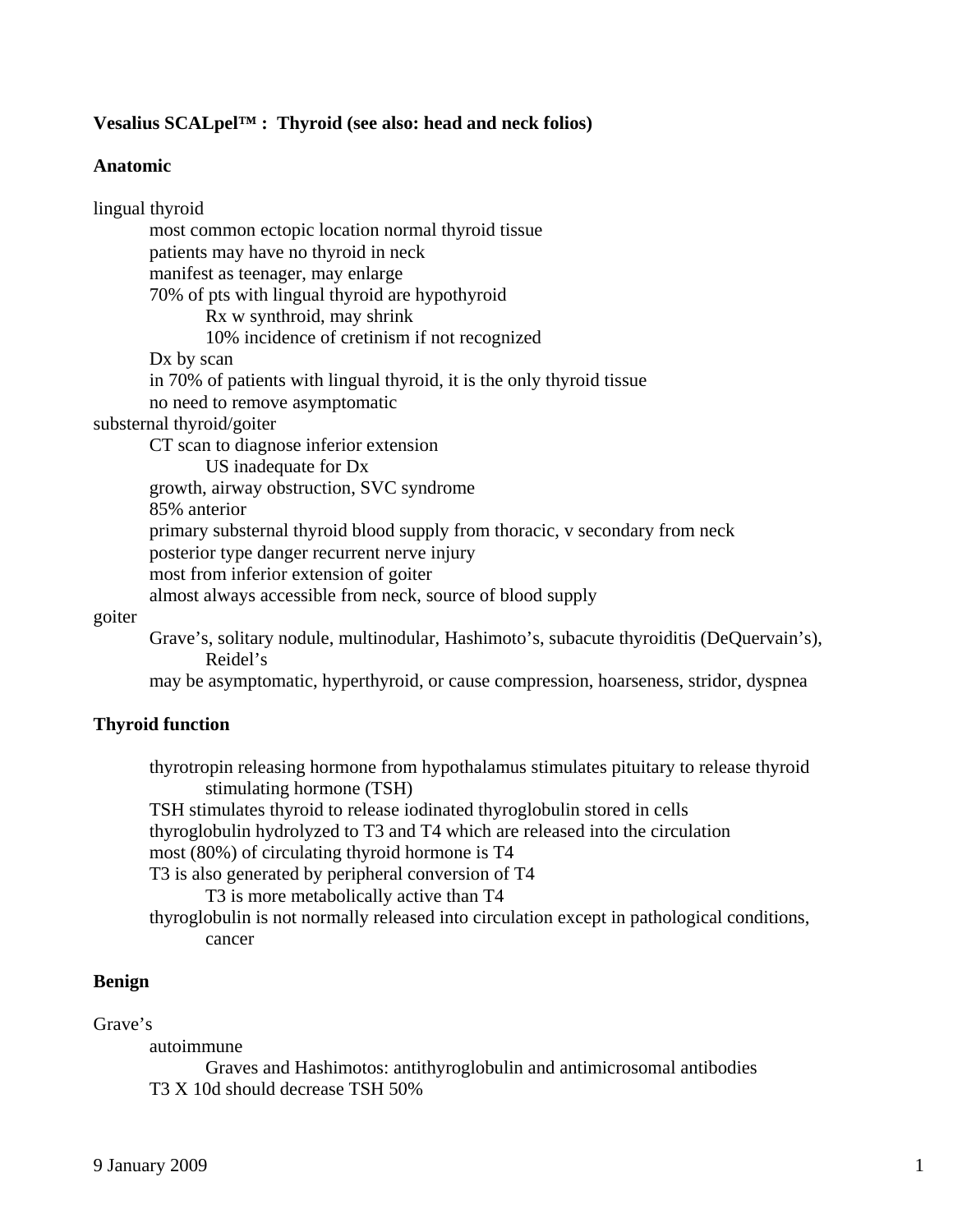in Graves, toxic nodule, TSH is already suppressed Dx: clinical, decreased TSH, antimicrosomal & antithyroglobulin antibodies medical Rx mild: PTU, tapazol 4-6w to improvement 10% incidence rash, nausea, headache, fever, agranulocytosis, aplastic anemia, thrombocytopenia, hepatic toxicity methimizole passes through placenta beta block for tachycardia, hypertension steroids for eye manifestations 50% remission 6-24mo radioactive iodine (RAI) failed drug treatment recurrence,  $pts > 55$ , non-operative candidates contraindicated in pregnancy, lactation RAI passes placenta and into breast milk 20-70% become hypothyroid 5-20% recurrence, repeat in 6mo incidence of recurrence of Graves equal with subtotal and RAI no RAI in child or woman of childbearing age surgery indications: failed drug therapy, rapid need (pregnancy), large goiter, non compliance, woman of childbearing age, severe eye manifestations lugols soln. 8 drops/d starting 10d pre-op near total thryroidectomy thyroid storm fever, tachycardia, confusion, coma, congestive heart failure, nausea, vomiting, diarrhea 10-20% mortality from high output CHF most common cause non-compliance with meds start treating before lab results or multiorgan failure Rx: PTU, beta block, steroids/IV hydrocortisone (prevent peripheral conversion of T4 to T3), treat underlying cause propranalol 1mg/m to 10mg max dose for tachycardia PTU 200mg KI 5-10 drops decreases T3 and T4 release hydrocortisone 200mg IV initial, then 100mg Q8h to decrease thyroid hormone release IV with glucose (thyroxin increases glucose metabolism) no ASA (displaces T4 from thyroglobulin, worsens storm) iodine to inhibit sodium pump and slow release of T3,4 from gland O2, Tylenol for fever, ice packs PRN

solitary toxic adenoma (Plummer's)

 RAI failure, > 3cm do surgical lobectomy 1/1000 risk of Ca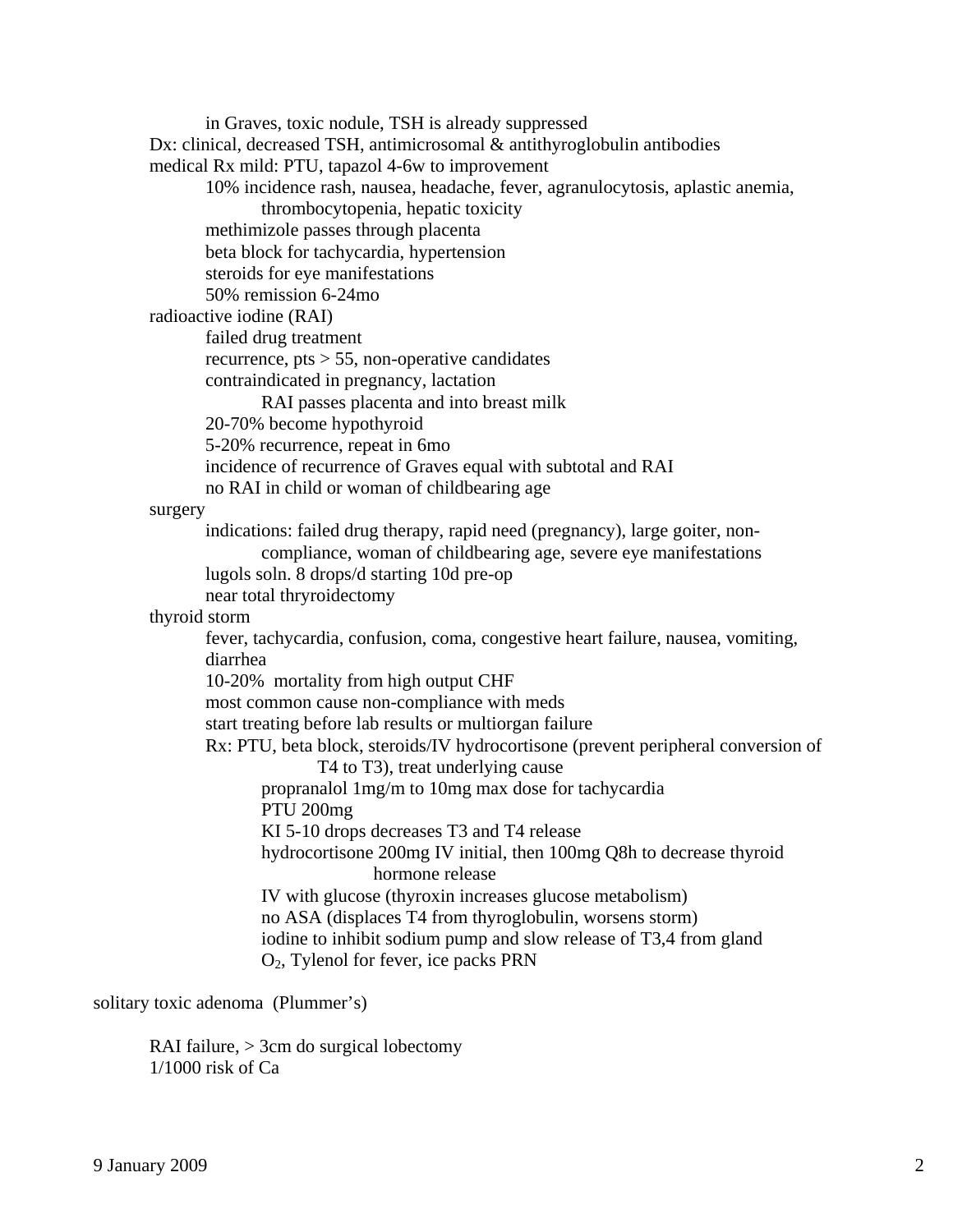### Hashimoto's thyroiditis

 most common cause of hypothyroidism in US associated with hyperlipidemia, increased risk ASCVD T cells activate B cells which secrete antibodies to thyroid cells and contents (thyroglobulin, thyroid peroxidase) lymphocyte infiltration  $B \& T$  cells, follicles with germinal centers, ultimate fibrosis also called chronic lymphocytic thyroiditis thyroid lymphoma: rapidly enlarging associated with Hashimotos autoimmune, firm, diffuse bilateral goiter young to middle age women 8:1 eu/hypothyroid (25%)(early may be hyperthyroid, poor prognostic indicator) antimicrosimal and antithyroglobulin antibodies biopsy dominant nodule (FNA) controversial, but some have linked to increased cancer incidence synthroid may make goiter shrink

subacute thyroiditis (DeQuervain's)

 self-limiting inflammatory thyroiditis young to middle age women fatigue, headache, muscle ache, fever minimal to moderate enlargement, tenderness salicylates, NSAIDS, steroids

Reidel's thyroiditis

 rare, fibrous thyroiditis middle aged women progressive hard woody enlargement, rock-hard gland bx to differentiate from anaplastic carcinoma isthmusectomy to maintain airway, often need permanent tracheostomy steroids, TAM main Rx, goal to stabilize

### **Thyroid cancer**

most common endocrine cancer thyroid nodule solitary in child rare, associated with radiation, more malignant  $(40\%$  in child  $< 14$ ) than adult MEN2a and b risk in child, young FNA 6% false negative; if positive to OR, no scan needed full US to assess other lobe and lymph nodes high index suspicion child despite negative tests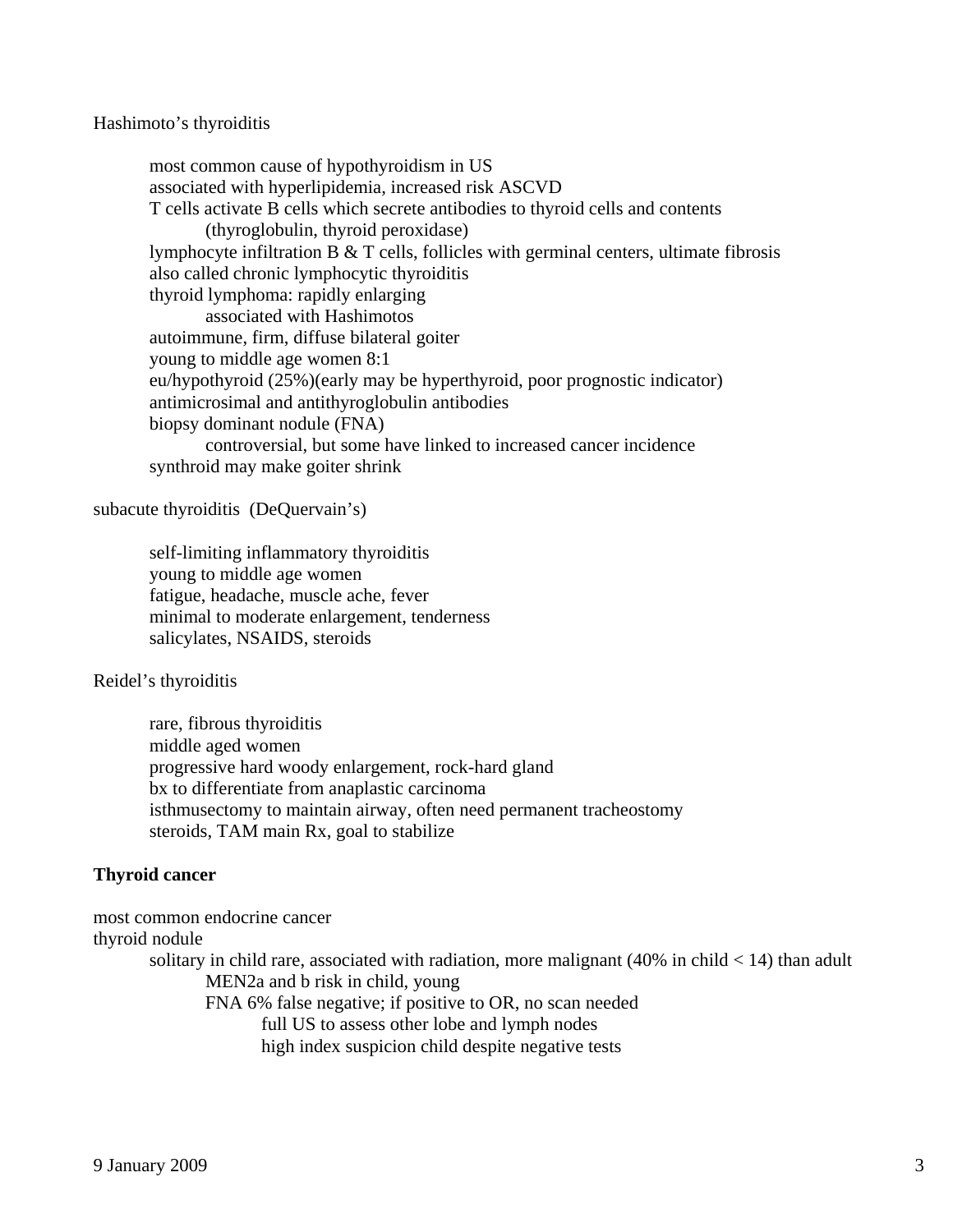cancer risk: solitary non-functioning nodule (12-15% malignant),  $>$  4cm (26% cancer risk), age  $<$  20,  $>$  40, firm, fixed, rapid growth, lymphadenopathy, radiation exposure (after 20y)

 >4cm: higher false negative FNA rate, do minimum of lobectomy favorable prognosis pap/follic: women < 50, men < 40, tumor < 5cm poor prognosis: lymphatic invasion FNA 98-100% accurate for papillary

#### papillary

 numerous histologic variants, some with poorer clinical outcomes tall cell and columnar cell variants of papillary more aggressive RET (tyrosine kinase) oncogene: papillary, MENIIA, B, familial MTC 80% of thyroid cancer papillary and follicular = well differentiated thyroid cancers papillary Ca most common, best prognosis tall cell variant worse prognosis FNA Dx papillary confirmed 98-100% on final path painless mass, euthyroid, microscopically multicentric common, no markers 15% of well differentiated thyroid cancers have hx of goiter history of neck radiation, most node positive Gardner's, Crohn's and FAP associated with thyroid Ca patients with FAP have a 2% chance of getting papillary thyroid cancer nodes risk: age < 20, > 70, local tumor invasion, blood vessel invasion, hi nuclear grade child more common LN mets, most after RT closest nodes central and carotid sheath, 50% micromets central node dissection with palpable nodes lateral compartment modified neck dissection (not cherry picking) elective node dissection without palpable nodes does not influence survival 20% subsequent palpable mets, dissect with same survival LN mets correlates with local recurrence positive nodes do not change prognosis female to male pap and folic 3:1, males worse prognosis, 2X mortality ablative I131 post total thyroidectomy decreased recurrence rate thyroid hormone post-op to suppress TSH

## follicular

 15% of thyroid cancer 20% met to lung and bone ablative I131 post total thyroidectomy decreased recurrence rate thyroid hormone post-op to suppress TSH follicular: multicentricity increases with size, 4cm do total

#### Hurthle cell/oncocytic

older pts  $(>60)$  variant of follicular, < 5% of differentiated thyroid cancers Hurthle cell same prognosis, but more recurrence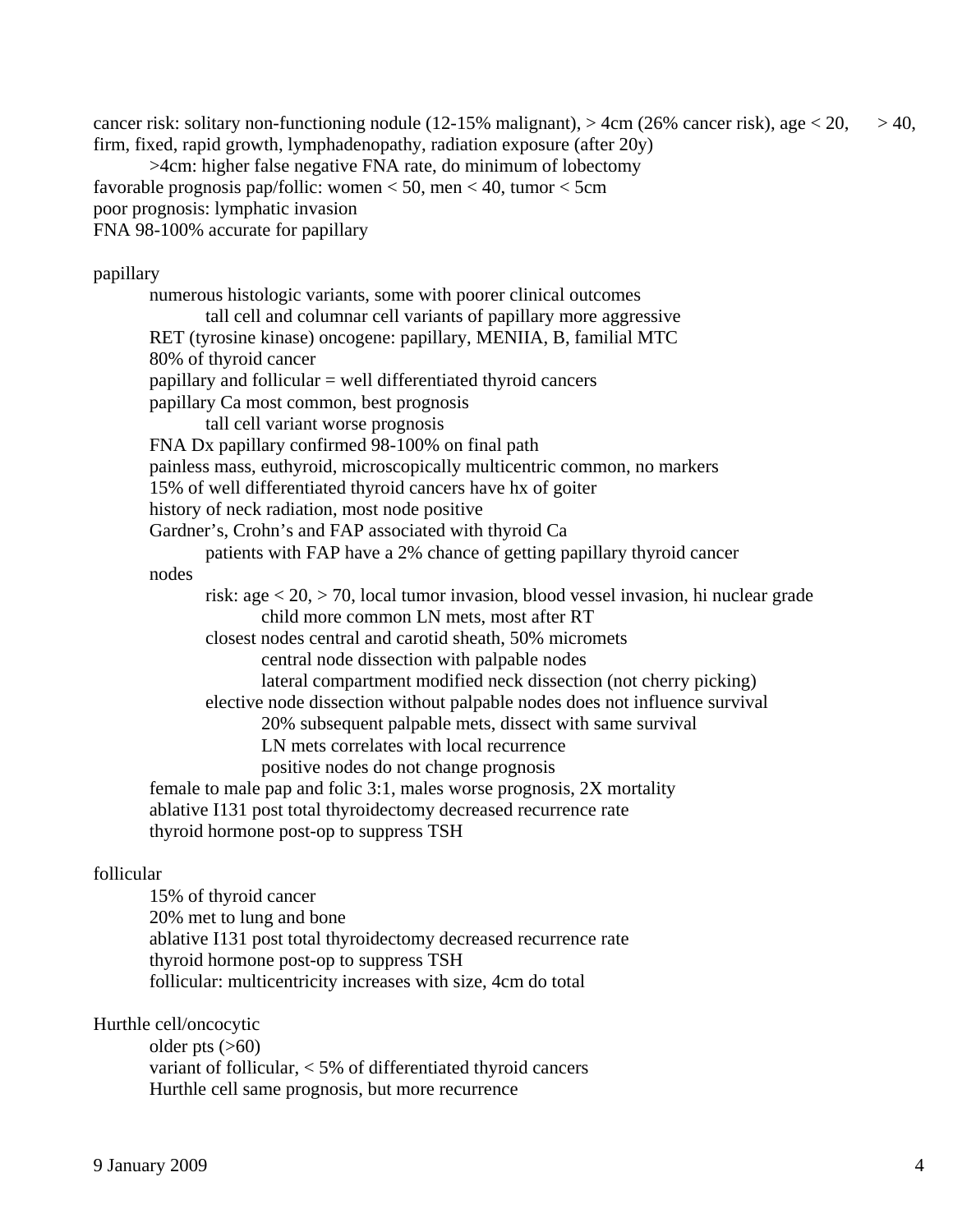positive nodes in Hurthle worse prognosis (v no change prognosis in other well differentiated thyr cancers)

### surgery

 rationale for near total: 80% multicentric, 15% local recurrence, with routine neck dissection up to 80% positive nodes, ability to monitor thyroglobulin, use RAI, no difference distant mets or survival 80% get near total complications 1% bleeding 15% transient hypocalcemia monitor Q 8h X 3, if  $Ca++ > 8$  no further monitor or Rx 1-2% hypopara  $> 6$ mo 5% transient recurrent laryngeal N injury recovery 3-6mo 1% permanent injury

thyroglobulin: produced by most papillary and follicular cancers, tumor marker for recurrence

### medullary (MCT)

 5-10% of thyroid malignancies neuroendocrine parafollicular C cells release calcitonin calcitonin release normally in response to elevated calcium inhibits osteoclast activity, minor role in calcium balance elevated basal or stimulated calcitonin indicates medullary cancer already present FNA spindles 25% genetic RET protooncogene mutation, chromosome 10, autosomal dominants RET (codes for tyrosine kinase receptor) mutation stimulates cell growth DNA test on peripheral lymphocytes also mutation tumor suppressor gene on chromosome 11 responsible for protein menin 3 phenotypes MEN-IIA: MCT, pheo (50%), hyperpara (20%) bilateral/multifocal MCT, C-cell hyperplasia (MEN-2A:MEN-2B 3:1) MEN-IIB: MCT, Marfanoid, mucosal neuroma, ganglioneuroma phenotype: marfanoid, prognathism, puffy lips, bumpy tongue, hyperflexible adrenal surgery preceeds MCT familial MCT (FMCT): MCT alone for familial/genetic prophylactic total thyroidectomy as young as 6 screening and surveillance not appropriate Ca/parathormone, 24h urine VMA, total and fractionated metanephrine to r/o MEN2 65% sporadic, 35% MEN2 sporadic usually unilateral without family hx